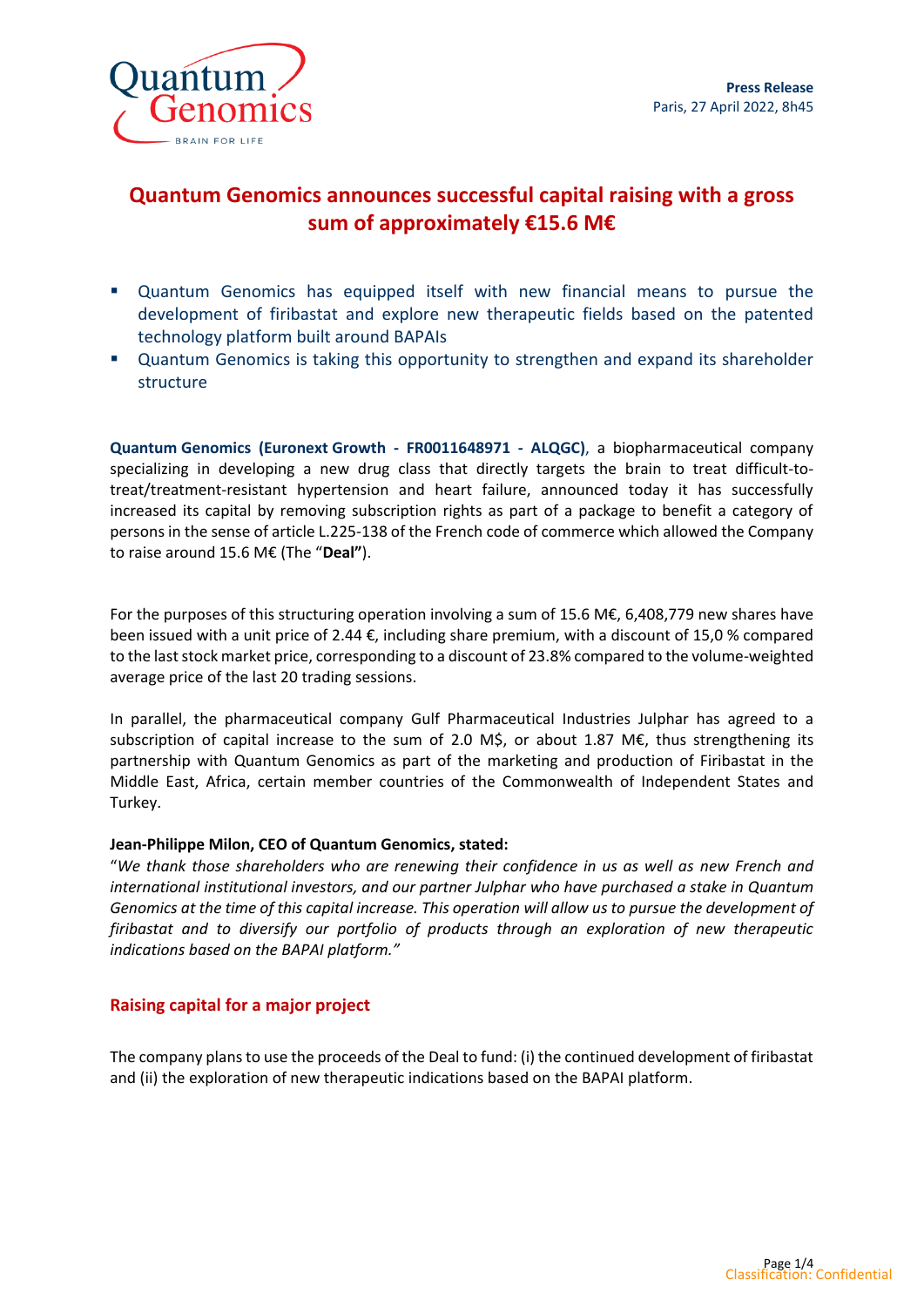

### **Main terms of the Deal**

The Deal consisted of removing the subscriptions rights of the company's existing shareholders, through institutional investors both in France and internationally, as part of a new share offering (the "**New Shares**") to benefit a category of persons in the sense of articles L.225.138 of the French code of commerce, through an accelerated bookbuild.

The issue price of the New Shares was set at 2.44  $\epsilon$  per share, equating to a discount of 15.0 % in relation to the closing price of a Quantum Genomics share on April 26, 2022, and 23.8% in relation to the volume-weighted average price of a Quantum Genomics share on the Paris Euronext Growth market for the last 20 trading sessions of the stock market prior to being set (i.e. from March 28, 2022 to April 26, 2022 inclusive), in accordance with the  $16<sup>th</sup>$  resolution as voted for at the mixed general assembly of the Company on June 24, 2021.

The New Shares will be submitted to all statutory requirements and will be assimilated into the original shares once the Deal is definitively completed. The New Shares will carry current rights and will be listed on the Paris Euronext Growth market under the same ISIN code FR0011648971 - ALQGC. The settlement and delivery of new common shares and their listing on the Paris Euronext Growth market are scheduled for April 29, 2022.

# **Subscription from the pharmaceutical company Julphar**

In parallel with the Operation, the pharmaceutical company has today agreed to a subscription of capital increase of 2.0 M\$, or about 1.87 M€, at a price of 2.44 Euro per share, which equates to the subscription price of the New Shares issued for the purposes of the Operation. Julphar's subscribed shares are subject to a mandatory lock-up agreement of one year.

The settlement and delivery of Julphar's subscribed shares and their listing on the Paris Euronext Growth market are scheduled for April 29, 2022. They will be submitted to all statutory requirements and will be assimilated into the original shares. Julphar's subscribed shares will carry current rights and will be listed on the Paris Euronext Growth market under the same ISIN code FR0011648971 - ALQGC.

# **A strengthened shareholder structure**

The share capital of the Company will then comprise 33,852,067shares.

Otium Capital becomes the first shareholder of Quantum Genomics, with 14.7% of the capital. This strong reinforcement from this historical shareholder is a true sign of confidence in the Company's potential, its development plan and its capabilities to reach its goals.

Therefore, following the capital increase, the Company's capital allocation has changed as follows:

| <b>Shareholding before</b> | Number of  | Percentage | Shareholding after          | Number of  | Percentage |
|----------------------------|------------|------------|-----------------------------|------------|------------|
| operation                  | shares     |            | operation*                  | shares     |            |
| Téthys                     | 993,161    | 3.6%       | Téthys                      | 993,161    | 2.9%       |
| Otium Capital              | 888,888    | 3.3%       | Otium Capital               | 4,987,248  | 14.7%      |
| Institutional investors    | 5,405,810  | 19.7%      | Institutional<br>linvestors | 7,716,229  | 22.8%      |
| Management                 | 1,740,983  | 6.3%       | Management                  | 1,740,983  | 5.2%       |
| Public                     | 18,414,446 | 67.1%      | Public                      | 18,414,446 | 54.4%      |
| <b>Total</b>               | 27,443,288 | 100.0%     | Total                       | 33,852,067 | 100.0%     |

\*informations before Julphar's investment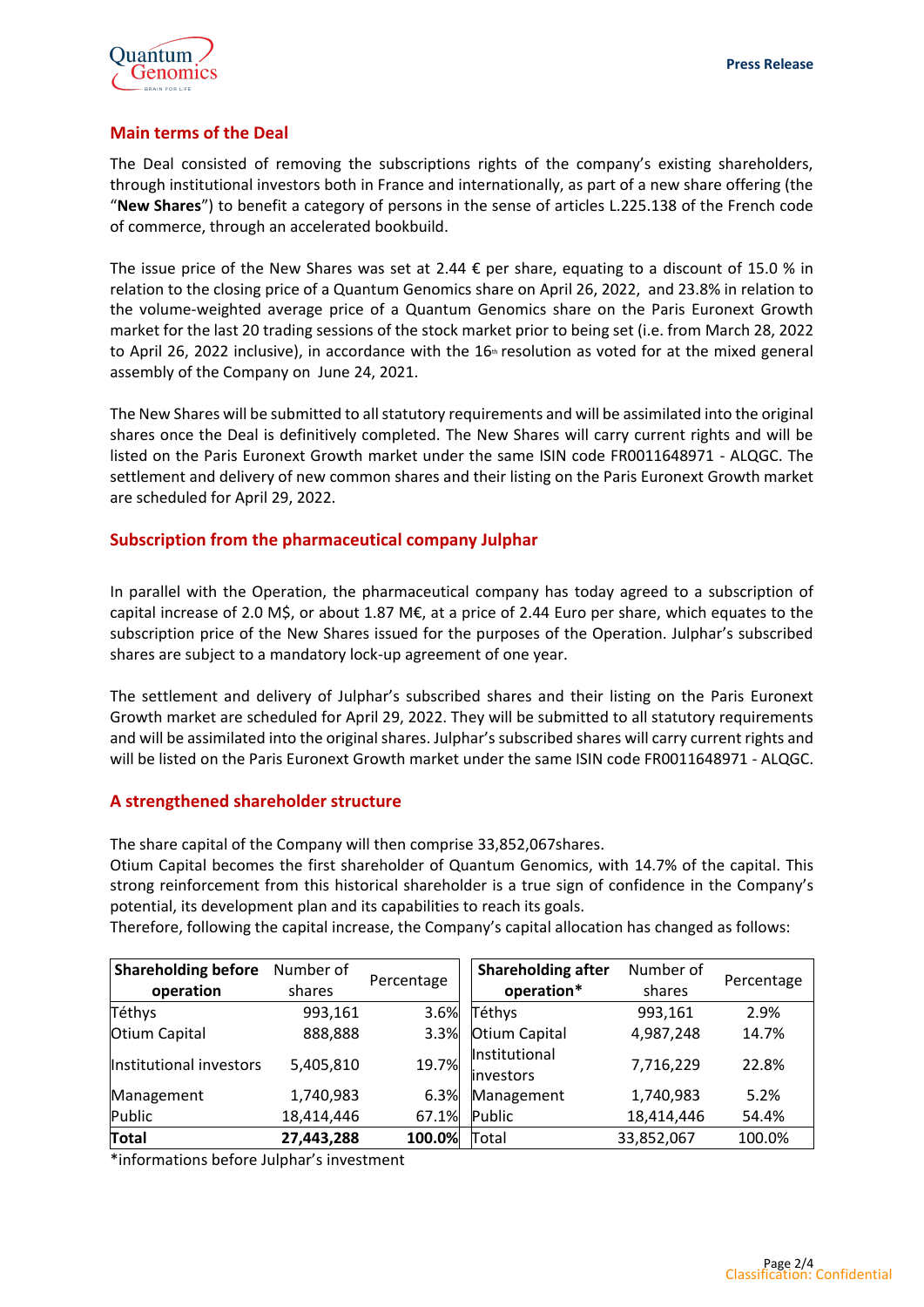

As an example, a shareholder with 1.00% of the Company's capital before the Deal would henceforth hold a stake of 0.81% \*.

### **Financing horizon and liquidity risk**

The post-deal cash of 23.6 M€ million allows the Company to finance its operations until the 2nd quarter of 2023.

### **Abstention agreement**

For the purposes of the Deal, Quantum Genomics has made an abstention agreement for a duration of 90 days from the settlement and payment date of the Operation, subject to the usual exceptions, thus preventing Quantum Genomics from issuing new shares during the above-mentioned period.

### **Lock-up agreement**

For the purposes of the Deal, the Management of Quantum Genomics has entered into a lock-up agreement concerning their Quantum Genomics shares for a duration of 180 days from the settlement and payment date of the Deal, subject to the usual exceptions.

In addition, the pharmaceutical company Julphar made a commitment to retain the Quantum Genomics shares subscribed for one year from the settlement date of the Deal, subject to the usual exceptions.

**Gilbert Dupont (Société Générale Group) is the sole lead arranger and bookrunner for this Deal.**

**The legal practice Orsay Avocats (Frédéric Lerner - Pierre Hesnault) acted as legal counsel for this Private Placement.**

### **WARNINGS**

The offering of New Shares in Quantum Genomics as part of the Operation will not result in a prospectus being submitted for the approval of the Autorité des Marchés Financiers.

This press release does not constitute an offer of stock market securities or any kind of invitation to purchase or subscribe for securities in the United States or any other country.

The Quantum Genomics securities that are the subject of this press release have not been registered under the U.S. Securities Act of 1933, as amended, (the "**U.S. Securities Act**"), and Quantum Genomics does not intend to pursue a public offer of its securities in the United States. Stock market securities can only be offered, subscribed for or sold in the United States further to registration in accordance with the U.S Securities Act or if there is an exemption to the mandatory registration.

Distribution of this press release may, in some countries, be subject to specific regulations. Persons in possession of this press release must inform themselves of any local restrictions and comply with them.

Any decision to subscribe for or purchase shares in Quantum Genomics should be made solely on the basis of public information about Quantum Genomics. Gilbert Dupont is not responsible for this information.

Detailed information about Quantum Genomics, in particular about its business, results and risk factors, are available in the annual financial report on the financial year ending 31 December 2020 published in 2021 and in the half-yearly financial report of 30 June 2021. These documents as well as